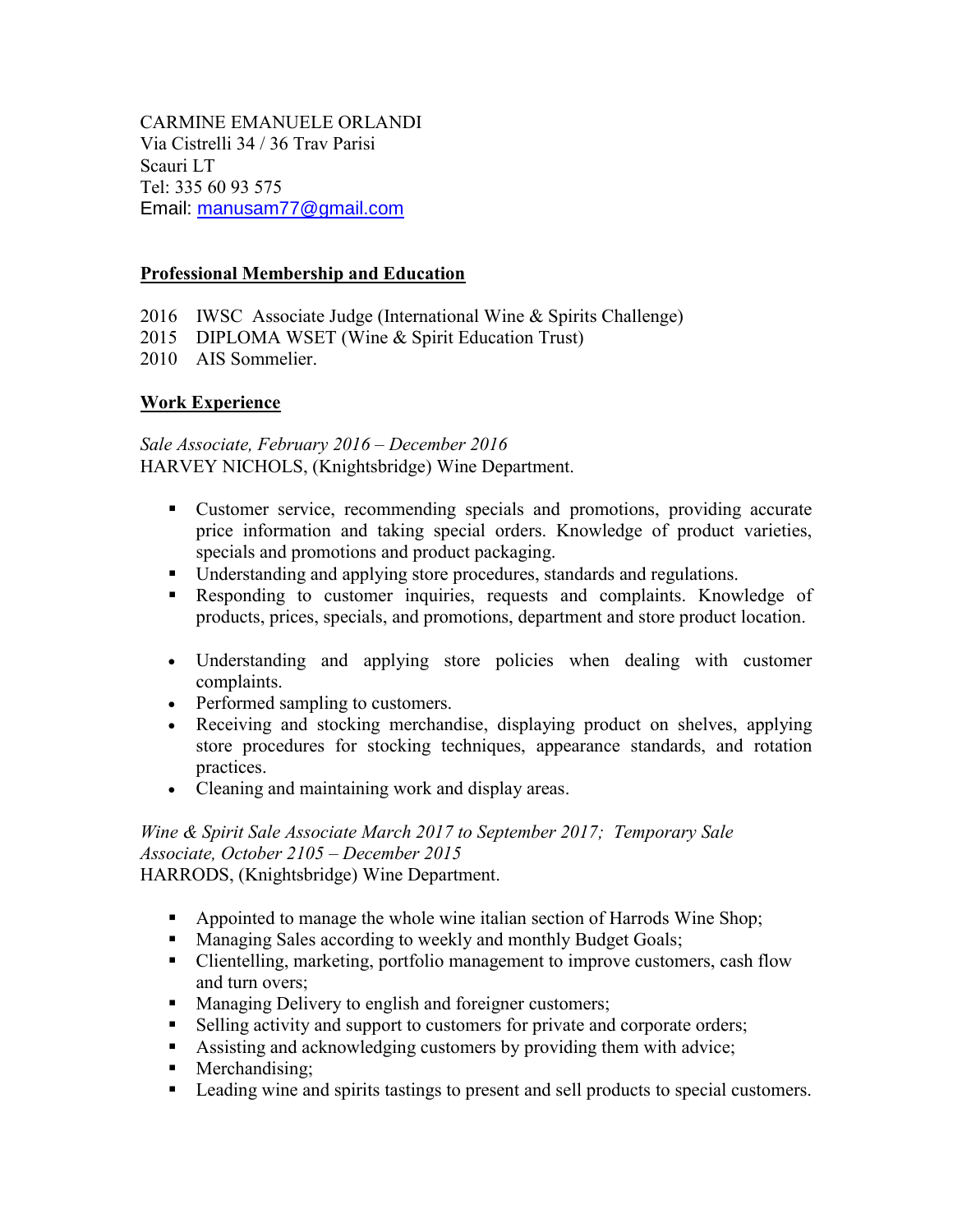#### *Sommelier, June 2015 – September 15* The Arts Club Ltd. London UK

- Provide recommendations to customers according to their personal needs such as; their taste, the food and wine pairing, the occasion, their budget;
- Customer care complaints;
- Approachable on sharing information with colleagues and staff;
- Sales oriented, advising wines to customers and improve profits in order to meet financial targets.

*General Financial Accountant, December 2007 – June 2015* CDP Immobiliare S.r.l., Rome, Italy

- Experience in Accountings and Finance: Annual Statutory Accounts Reports, Book keepings principles, Intercompany reconciliations, Consolidated Financial Statements;
- **Provide annual financial reporting and structural analysis statements such as:** Cash flow analysis, Profit and Loss and Balance sheet reports;
- Basic operative knowledge of Budget, Cost Center Accounting & Cost controlling;
- Operative knowledge of IFRS principles and IAS.

### *Accountant, June 2006 – November 2007* Equitalia Polis S.p.A., Naples, Italy

- Manage payable accounts and financial transactions with suppliers and clients;
- Cost Centre Accounting  $& Cost controlling$ ;
- Record expenses on budget accounts;
- **Prepares financial analysis, statements and reports, and provide attestation of** soundness of financial data and statements to Senior Management.

### *Collections Officer, March 2006 – June 2006* Equitaliapolis S.p.A., Bologna, Italy

- **Implemented intervention procedures for taxpayers in arrears.**
- Evaluated possibilities and prepared statements to participate in legislative procedures against taxpayers in arrears.
- Communicated effectively with the Chief Analyst about the legislative procedures.
- **Develop working relationships with agents from other firms to analyse** information.

## *Public Finance Collaborator, June 2004 – February 2006*

A.B.I. Associazione Bancaria Italiana (Italian Banks Association), Roma (Rome), Italy